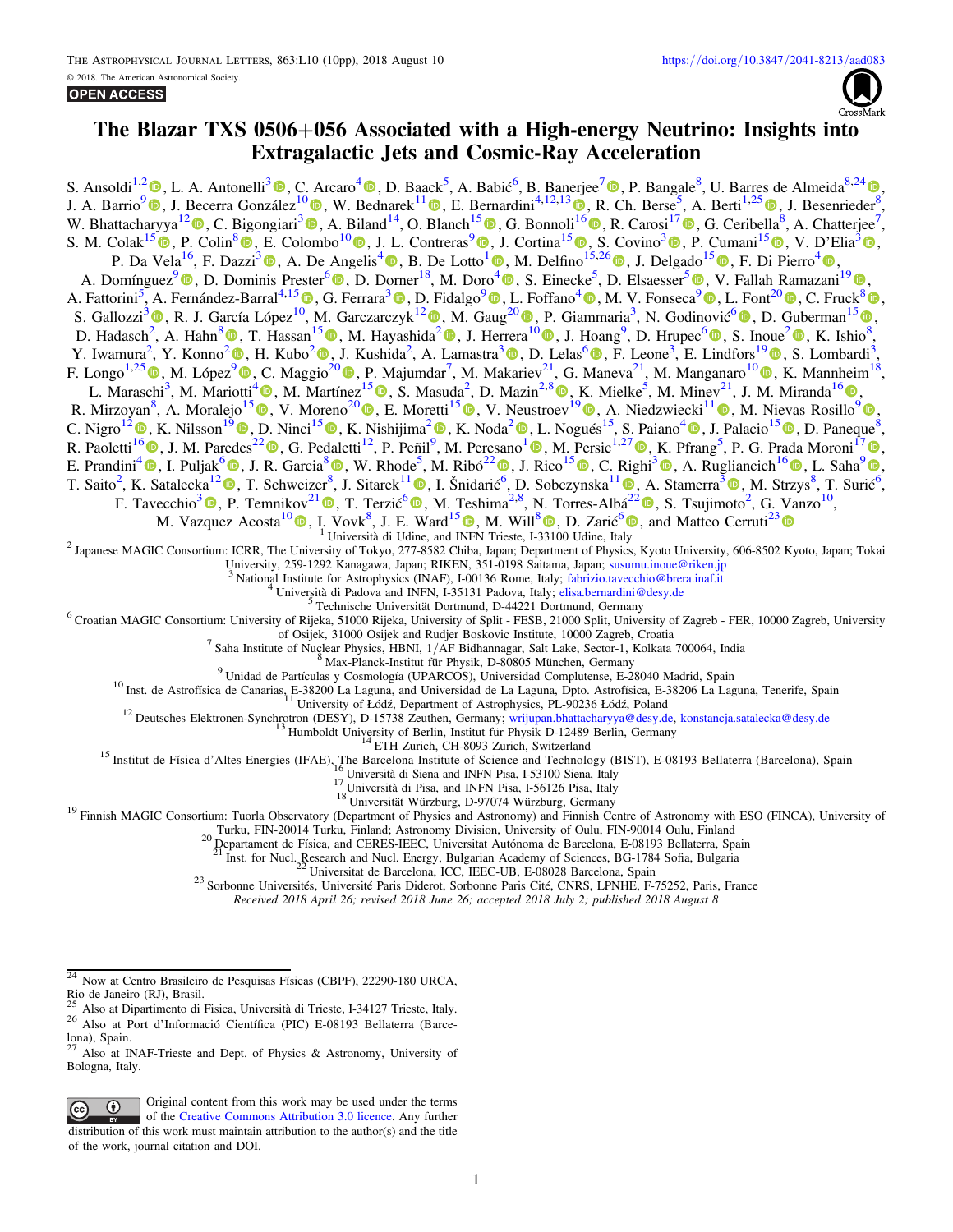# Abstract

A neutrino with energy ∼290 TeV, IceCube-170922A, was detected in coincidence with the BL Lac object TXS 0506+056 during enhanced gamma-ray activity, with chance coincidence being rejected at ∼3σ level. We monitored the object in the very-high-energy (VHE) band with the Major Atmospheric Gamma-ray Imaging Cherenkov (MAGIC) telescopes for ∼41 hr from 1.3 to 40.4 days after the neutrino detection. Day-timescale variability is clearly resolved. We interpret the quasi-simultaneous neutrino and broadband electromagnetic observations with a novel one-zone lepto-hadronic model, based on interactions of electrons and protons coaccelerated in the jet with external photons originating from a slow-moving plasma sheath surrounding the faster jet spine. We can reproduce the multiwavelength spectra of TXS 0506+056 with neutrino rate and energy compatible with IceCube-170922A, and with plausible values for the jet power of  $\sim 10^{45} - 4 \times 10^{46}$  erg s<sup>-1</sup>. The steep spectrum observed by MAGIC is concordant with internal  $\gamma\gamma$  absorption above ∼100 GeV entailed by photohadronic production of a ∼290 TeV neutrino, corroborating a genuine connection between the multi-messenger signals. In contrast to previous predictions of predominantly hadronic emission from neutrino sources, the gamma-rays can be mostly ascribed to inverse Compton upscattering of external photons by accelerated electrons. The X-ray and VHE bands provide crucial constraints on the emission from both accelerated electrons and protons. We infer that the maximum energy of protons in the jet comoving frame can be in the range  $\sim$ 10<sup>14</sup> – 10<sup>18</sup> eV.

Key words: BL Lacertae objects: individual (TXS 0506+056) – cosmic rays – galaxies: jets – gamma rays: galaxies – neutrinos – radiation mechanisms: non-thermal

#### 1. Introduction

The birthplace of ultra-high-energy cosmic rays (UHECRs), the most energetic particles known in the universe with energies exceeding  $10^{18}$  eV, is a long-standing mystery (Dawson et al. [2017](#page-8-0)). The observed distribution of their arrival directions in the sky favor a predominantly extragalactic origin (Aab et al. [2017](#page-8-0)). Among the numerous candidate sources that have been proposed (Hillas [1984](#page-8-0)), one of the most promising are active galactic nuclei (AGNs) that eject powerful jets of magnetized plasma at relativistic velocities (Biermann & Strittmatter [1987](#page-8-0)). Blazars are AGNs with their jets oriented close to the line of sight of the observer. Their predominantly non-thermal spectral energy distribution (SED) typically consists of two well-defined, broadly peaked components. The one at lower energy, peaking in the infrared to X-ray bands, is due to synchrotron radiation by high-energy electrons. The other one at higher energy, peaking in the GeV–TeV gamma-ray range, is generally attributed to inverse Compton (IC) upscattering of low-energy photons by high-energy electrons. Blazars can be categorized into two main subclasses. Flat spectrum radio quasars (FSRQs) are relatively luminous and display strong, optical-UV emission lines in addition to the non-thermal continuum. The low-energy seed photons for IC emission are likely dominated by thermal photons originating outside of the jet, leading to external-Compton (EC) emission (Madejski & Sikora [2016](#page-8-0)). BL Lac objects are relatively less luminous and show only weak emission lines. The low-energy seed photons for IC emission are often thought to be synchrotron photons within their jets, leading to synchrotronself-Compton (SSC) emission.

The mechanism that accelerates electrons is also expected to accelerate protons and nuclei, potentially up to the energy range of UHECRs (Bykov et al. [2012](#page-8-0)). These hadrons can interact with ambient matter or low-energy photons to generate gamma-rays, as well as neutrinos, as envisaged in hadronic and lepto-hadronic scenarios of blazar emission (for reviews see Halzen [2016](#page-8-0); Meszaros [2017](#page-9-0)). Neutrinos can be considered the "smoking gun" of hadron acceleration. In contrast to cosmic rays that may be deflected by intervening magnetic fields while propagating to the observer, photons and neutrinos are

expected to point back to their origin in the sky, providing critical insights into the sources of cosmic rays.

In 2017 September, the IceCube neutrino observatory revealed an event, designated IceCube-170922A, with a 56.5% probability of being a truly astrophysical neutrino. The best-fit reconstructed direction was at  $0^\circ$ .1 from the sky position of the BL Lac object TXS  $0506+056$ .<sup>28</sup> The most probable energy was found to be 290 TeV (311 TeV), with the 90% C.L. lower and upper limits being 183 TeV (200 TeV) and 4.3 PeV (7.5 PeV), respectively, assuming a spectral index of  $-2.13$  ( $-2.0$ ) for the diffuse astrophysical muon neutrino spectrum (Aartsen et al. [2014](#page-8-0)). No additional excess of neutrinos with lower energy was found from the direction of TXS 0506+056 near the time of the alert (Aartsen et al. [2018](#page-8-0)).

Extensive follow-up observations revealed TXS 0506+056 to be active in all electromagnetic (EM) bands, most notably in GeV gamma-rays monitored by the Fermi-Large Area Telescope (LAT; Tanaka et al.  $2017$ ), and in very-high-energy (VHE) gamma-rays above 100 GeV, detected for the first time from this object by the Major Atmospheric Gamma-ray Imaging Cherenkov (MAGIC) telescopes (Mirzoyan [2017](#page-9-0)). The redshift has been recently measured to be  $z = 0.3365 \pm 1.5$ 0.0010 (Paiano et al. [2018](#page-9-0)).

The probability of a high-energy neutrino being detected by chance coincidence with a flaring blazar from Fermi-LAT catalogs was found to be disfavored at a  $3\sigma$  confidence level, mostly due to the precise determination of the direction of IceCube-170922A (Aartsen et al. [2018](#page-8-0)).

These measurements offer a unique opportunity to explore the interplay between energetic photons, neutrinos, and cosmic rays.<sup>29</sup> Hereafter, we interpret within a coherent scenario the available multi-messenger data presented in Aartsen et al. ([2018](#page-8-0)), together with additional MAGIC data for TXS 0506 +056, under the assumption that the association of IceCube-170922A and the blazar in an active state is genuine, and that

 $\frac{28}{28}$  The IceCube Collaboration, GRB Coordinates Network, Circular Service, No. 21916 (2017).

 $29$  A potential association between a high-energy neutrino and an active blazar had been found in a previous study, but with much larger uncertainties in the positional and temporal coincidence (Kadler et al. [2016](#page-8-0)).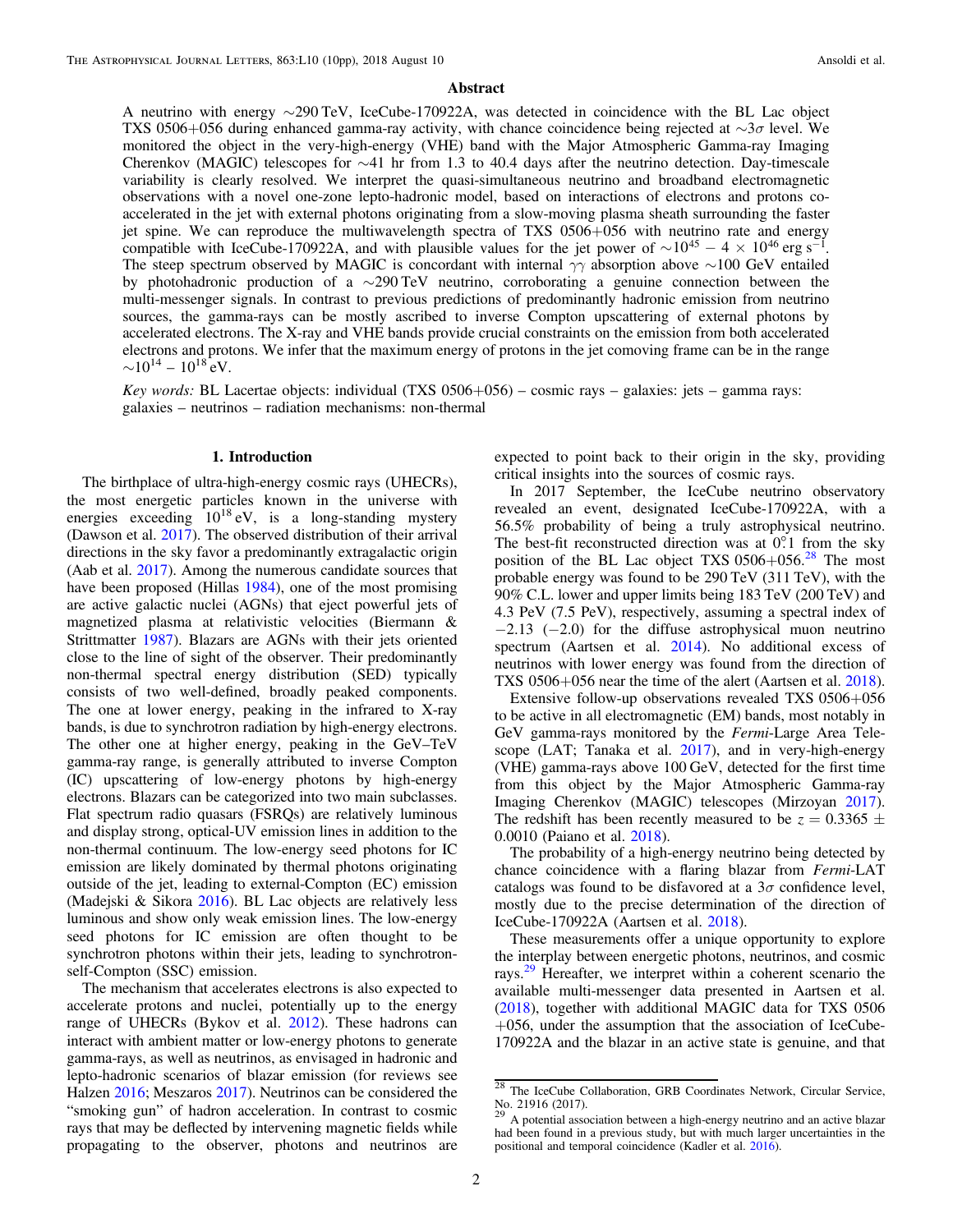<span id="page-2-0"></span>the neutrino and EM emission arise from the same region in the object. Given the appreciable probability of IceCube-170922A being of atmospheric origin, and that chance coincidence is rejected only at  $\sim$ 3σ level, we note that the validity of the association is still an open question.

SED data strictly simultaneous with the neutrino event is not available for all wavelengths, and the duration of the active state responsible for the neutrino emission is uncertain. On the other hand, the data from Fermi reveals enhanced gamma-ray activity of TXS 0506+056 lasting several months. We consider physical models of the source that are compatible with the detection of one neutrino by IceCube during 0.5 years in the energy range reported in Aartsen et al. ([2018](#page-8-0)). By invoking a dense field of low-energy photons originating outside of the jet as targets for photohadronic interactions, the measured neutrino event can be interpreted consistently with the EM observations. Furthermore, while the detection of the ∼290 TeV neutrino alone indicates acceleration of protons in the jet of this object to energies of at least several times  $10^{15}$  eV, the combination with the EM data allow us to probe the maximum energy that they can attain.

# 2. VHE Gamma-Ray and Broadband Emission of TXS 0506+056

The rapid dissemination of the sky position of IceCube-170922A triggered an extensive multiwavelength (MWL) campaign by many telescopes on ground and in space, from radio frequencies up to VHE gamma-rays. In the VHE band, TXS 0506+056 was followed up by several Imaging Atmospheric Cherenkov Telescopes (IACTs), with the earliest one starting a few hours after the neutrino alert (Aartsen et al. [2018](#page-8-0)).

# 2.1. MAGIC VHE Gamma-Ray Observations and Results

MAGIC (Aleksić et al. [2016](#page-8-0)) is a system of two 17 m ground-based IACTs, operating in stereoscopic mode since fall 2009 at the Roque de los Muchachos Observatory (28°.8 N, 17°.8 W, 2200 m a.s.l.), on the island of La Palma, Canary Islands (Spain). The telescopes record Cherenkov light from extended air shower events starting from 30 GeV up to  $\sim$ 100 TeV within a field of view of  $\sim$ 10 square degrees.

MAGIC observations of the sky position of IceCube-170922A from 2017 September 24 (MJD 58020) until 2017 October 4 (MJD 58030) yielded the first detection of a VHE signal from an astrophysical object in a direction compatible with that of the high-energy neutrino, as described in Aartsen et al. ([2018](#page-8-0)). In this Letter, we present additional MAGIC data on TXS 0506+056 collected until 2017 November 2 (MJD 58059), adding up to a total exposure of ∼47 hr. After dataquality cuts based on the atmospheric conditions, telescope response, and stereo event rate, about 41 hr of data were selected for further analysis, employing the standard MAGIC analysis framework MARS. Parameter cuts optimized for low energies and tuned with data from the Crab Nebula were used (Aleksić et al. [2016](#page-8-0)). Results for gamma-rays above 90 GeV are given in Figure 1 and Table 1.

The VHE gamma-ray flux is variable, increasing by a factor of up to ∼6 within one day. The probability of a constant flux is less than 0.3%. Two periods of enhanced VHE gamma-ray emission can be clearly distinguished: one on MJD 58029–58030 (2017 October 3–4, already reported in Aartsen et al. [2018](#page-8-0)),



Figure 1. Top: VHE  $(E > 90 \text{ GeV})$  gamma-ray light curve of the blazar TXS 0506+056 as measured by MAGIC. Data from MDJ 58020 to MJD 58030 has been already presented in Aartsen et al. ([2018](#page-8-0)). The colored boxes mark the two periods of enhanced emission during MJD 58029−30 and MJD 58057. The triangles at MJD 58020 and 58059 are  $2\sigma$  upper limits. The dashed blue line indicates the arrival time of the high-energy neutrino event IC-170922A (MJD 50818). Bottom: SED of the blazar TXS 0506+056 as measured by MAGIC in different observation periods.

Table 1 MAGIC Flux Measurements

| Date<br><b>MJD</b> | <b>Effective Time</b><br>(hr) | Flux > 90 GeV<br>$(10^{-11}$ cm <sup>-2</sup> s <sup>-1</sup> ) |
|--------------------|-------------------------------|-----------------------------------------------------------------|
| 58020.18           | 1.1                           | < 3.56                                                          |
| 58024.21           | 1.2                           | $1.3 \pm 1.3$                                                   |
| 58025.18           | 2.9                           | $1.9 \pm 1.0$                                                   |
| 58026.17           | 3.0                           | $1.0 \pm 1.0$                                                   |
| 58027.18           | 2.8                           | $0.9 \pm 1.0$                                                   |
| 58028.23           | 0.8                           | $0.7 \pm 1.7$                                                   |
| 58029.22           | 1.3                           | $4.7 \pm 1.4$                                                   |
| 58030.24           | 0.6                           | $8.7 \pm 2.0$                                                   |
| 58044.16           | 1.9                           | $1.6 \pm 1.2$                                                   |
| 58045.18           | 3.2                           | $1.7 \pm 0.9$                                                   |
| 58046.18           | 3.1                           | $0.8 \pm 1.0$                                                   |
| 58047.19           | 2.7                           | $0.6 \pm 1.0$                                                   |
| 58048.18           | 2.3                           | $0.1 + 1.0$                                                     |
| 58049.14           | 1.0                           | $0.5 \pm 1.7$                                                   |
| 58054.18           | 0.8                           | $3.0 \pm 1.6$                                                   |
| 58055.19           | 2.9                           | $1.8 \pm 0.9$                                                   |
| 58056.20           | 2.3                           | $0.4 \pm 1.1$                                                   |
| 58057.20           | 2.7                           | $6.1 \pm 1.2$                                                   |
| 58058.22           | 1.6                           | $2.3 \pm 1.6$                                                   |
| 58059.23           | 0.3                           | ${<}7.6$                                                        |

Note. Enhanced emission states as discussed in the text are marked in bold.

and a second one on MJD 58057 (2017 October 31). Detection of TXS 0506+056 with MAGIC was also achieved (at the level of  $5.7\sigma$ ) by stacking all of the data with a similarly low VHE gamma-ray flux level  $(F(E > 90 \text{ GeV}) < 4.5 \times 10^{-11} \text{ cm}^{-2} \text{ s}^{-1})$ measured outside of these two periods. This allowed us to distinguish between the states with high and low VHE gammaray emission. Note that the low state is unlikely to exemplify the typical quiescent state of the source according to the historical data in Figure  $2(c)$  $2(c)$ ).

We could not reveal any difference in the spectral shape in periods with different flux levels or data samples.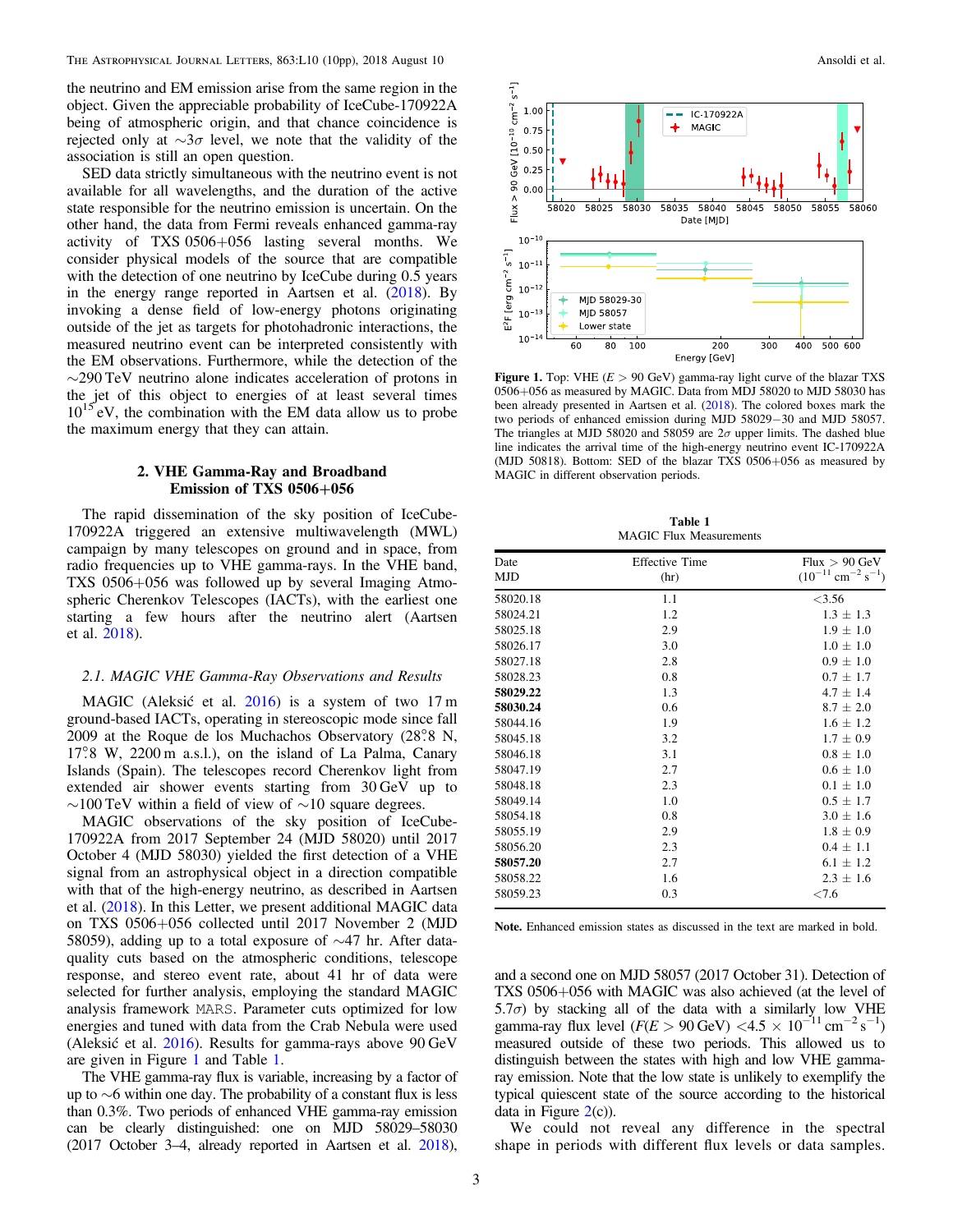<span id="page-3-0"></span>

Figure 2. SED for the enhanced VHE gamma-ray emission state ((a), MJD 58029 to 58030) and the lower VHE gamma-ray emission state (LS, (b)) modeled with the jet-sheath scenario with  $E_{p, max} = 10^{16}$  eV. Symbols corresponding to data points from different facilities and observation epochs are described in the legend. The curves represent individual emission components, while the thick black curve shows the total predicted emission. The leptonic emission from the jet includes synchrotron (blue loose-dashed), SSC (red loose-dashed–dotted), and EC emission (dark red loose-dotted). Synchrotron emission from the sheath is denoted by the green dense-dashed line. The hadronic emission components are photo-meson-induced cascade (purple dense-dotted), Bethe–Heitler pair cascade (dark yellow doubledotted–dashed) and muon-synchrotron (yellow dashed–dotted). Predicted (anti-)neutrino spectra are marked by (light-)magenta (dashed) solid lines, the blue vertical line shows the energy ∼290 TeV of the observed neutrino. A comparison of the two solutions is also shown with the archival data from the ASI Science Data Center (c). Results for different values of *E*p,max are compared for the enhanced VHE gamma-ray emission state ((d), MJD 58029 to 58030) and the lower VHE gamma-ray emission state (low state, (e)).

Table 2 MAGIC Spectral Fit Parameters

| Data Set                | MJD 58029-30     | <b>MJD 58057</b> | Low State        |
|-------------------------|------------------|------------------|------------------|
| Eff. Time (hr)          | 2.0              | 2.7              | 35.0             |
| Significance $(\sigma)$ | 5.7              | 7.7              | 5.6              |
| Normalization           | $2.91 \pm 0.62$  | $3.22 \pm 0.59$  | $0.54 \pm 0.13$  |
| Spectral index          | $-3.86 \pm 0.32$ | $-4.00 \pm 0.27$ | $-3.52 \pm 0.39$ |

Note. Normalization is obtained at  $E = 146$  GeV in units of  $10^{-10}$  TeV<sup>-1</sup> cm<sup>-2</sup> s<sup>-1</sup>.

The measured differential photon spectrum can be described over the energy range of 80–400 GeV by a simple power law  $dN/dE \approx E^{\gamma}$ , with a spectral index ranging from  $(-4.0 \pm 0.3)$  to  $(-3.5 \pm 0.4)$ , see Table 2. This is significantly steeper than the spectrum measured by Fermi-LAT quasi-simultaneously, with spectral index  $(-2.0 \pm 0.2)$  in the energy range 100 MeV to 300 GeV. The systematic uncertainties of MAGIC spectral measurements can be divided into:  $\langle 15\%$  in energy scale,  $11\%$ -18% in flux normalization, and  $\pm 0.15$  for the energy spectrum power-law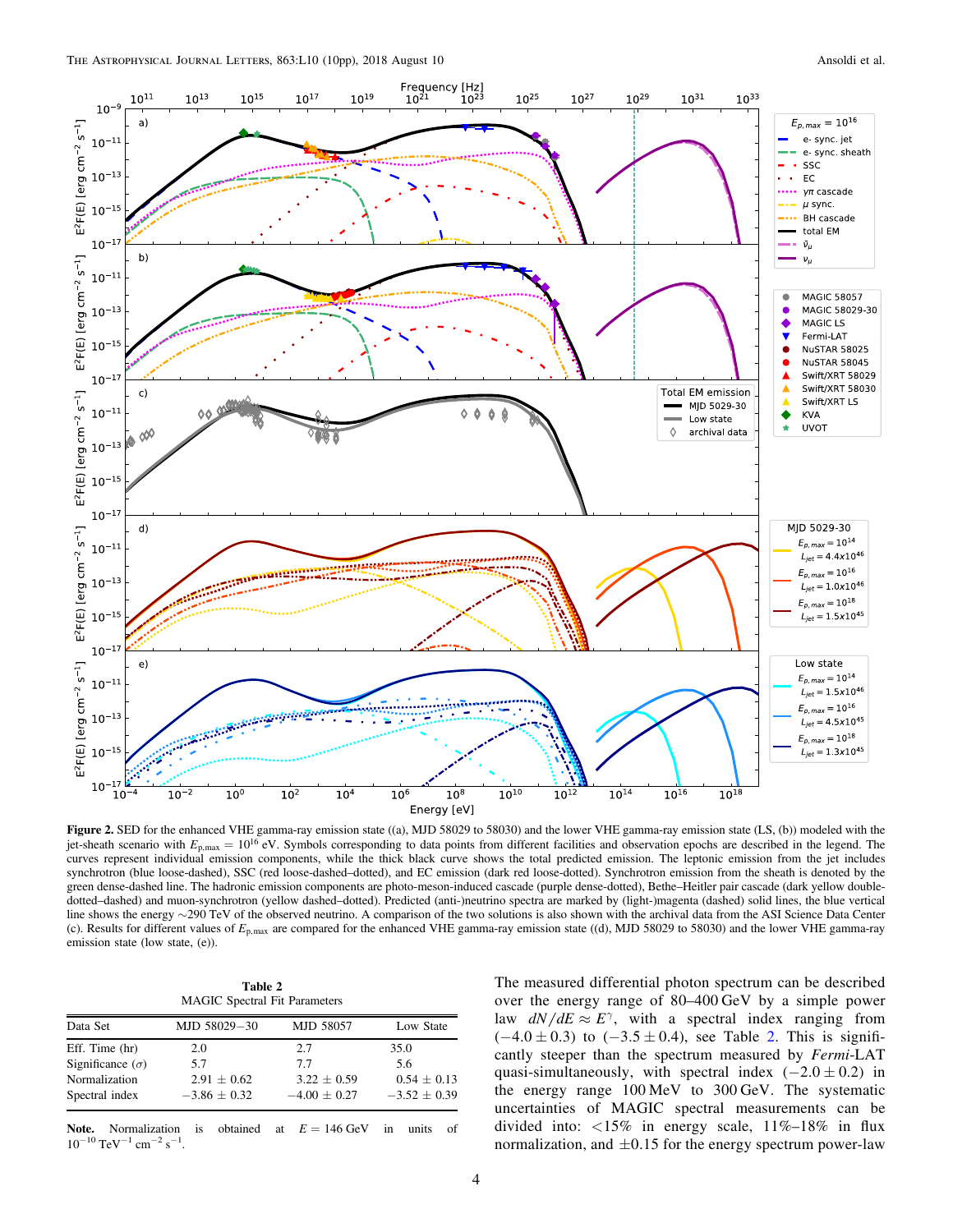<span id="page-4-0"></span>slope (Aleksić et al. [2016](#page-8-0)). In view of the lack of evidence for spectral variability within the data sets reported here, we adopt the spectral index derived from the stacked data as a common value for the lower VHE state.

## 2.2. MWL SED

Comprehensive MWL coverage of TXS 0506+056 during MJD 58019−30 is reported in Aartsen et al. ([2018](#page-8-0)). For this Letter, we analyzed additional open access MWL data with public tools during the period from MJD 58019 to MJD 58059 from the following instruments: KVA (Lindfors et al. [2016](#page-8-0)), Ultraviolet and Optical Telescope (UVOT) and X-Ray Telescope (XRT) on board the Neil Gehrels Swift observatory (Swift; Roming et al. [2005](#page-9-0)), NuSTAR (Harrison et al. [2013](#page-8-0)), and Fermi-LAT (Atwood et al. [2009](#page-8-0)). For each waveband considered, data within 24 hr around the MAGIC observations were combined and considered as quasi-simultaneous for the modeling. Figure  $2(a)$  $2(a)$  shows the SED restricted to the first period of VHE gamma-ray enhanced emission observed from MJD 58029 to 58030. Good coverage of simultaneous MWL data is also found for the MAGIC observations at the lowest flux in Figure  $2(b)$  $2(b)$ . The second period of enhanced VHE gamma-ray flux (MJD 58057) has limited MWL coverage and is not used for the modeling below.

Comparison of the light curve in Figure [1](#page-2-0) with that measured by Fermi-LAT (Aartsen et al. [2018](#page-8-0)) suggests the low VHE state to be more representative of the VHE average emission during the six months of enhanced GeV flux. On the other hand, the VHE emission of the flare state may be considered an upper bound. By compiling broadband SEDs quasi-simultaneous with the MAGIC observations, we extrapolate such considerations to all other wavelengths. The obtained SEDs appear typical of BL Lac objects with similar luminosities (Tavecchio et al. [2010](#page-9-0)).

# 3. Interpreting the Broadband and Neutrino Emission

The production of high-energy neutrinos in astrophysical environments is expected to occur mainly through the decay of charged pions produced in inelastic collisions between high-energy protons and ambient target particles (Halzen [2016](#page-8-0); Meszaros [2017](#page-9-0)), which can be either matter (pp interactions) or low-energy photons ( $p\gamma$  interactions). In AGN jets that typically consist of low-density plasma, the latter is generally the favored channel (e.g., Mannheim [1995](#page-8-0)). Photohadronic production of neutrinos with energy  $E_{\nu} \sim 290 \text{ TeV}$  requires interactions between protons with energy  $E_p \simeq 6$  PeV and target photons with energy exceeding the corresponding threshold,  $\epsilon \simeq m_{\pi} m_p c^4 / E_p \simeq 440 \text{ eV}$ , that is, in the UV to soft X-ray band.

FSRQs are generally considered to be promising sources of high-energy neutrinos, on account of the inferred high density of target photons for the  $p\gamma$  channel (Atoyan & Dermer [2001](#page-8-0); Murase et al. [2014](#page-9-0)). In contrast, BL Lac objects such as TXS 0506+056 have generally been thought to be inefficient neutrino emitters (Murase et al. [2014](#page-9-0)), due to the relatively low density of UV to soft X-ray synchrotron photons expected inside of the jet. Thus, the association of a high-energy neutrino with TXS 0506+056 is not trivial to interpret. Models in which hadronic emission components are more prominent for the gamma-rays may allow more neutrino emission, at the expense of relatively large values for the power in accelerated protons

that may not be so favorable from an energetics perspective (see e.g., Cerruti et al. [2018,](#page-8-0) for the specific case of TXS 0506+056).

A higher efficiency of neutrino production without invoking high values of the proton power may still be achievable by considering target photon fields external to the jet. One such scenario in which external photons naturally occur for BL Lac objects is the so-called spine-layer or jet-sheath scenario, as suggested by Tavecchio et al. ([2014;](#page-9-0) see also Righi et al. [2017](#page-9-0)). This model postulates structured jets, consisting of a faster core (or spine) surrounded by a slower sheath (or layer). Such a velocity structure is supported by observational and phenomenological evidence, as well as numerical simulations (Tavecchio et al. [2014](#page-9-0)). Due to significant relative motion between the two structures, the density of photons originating from the slower sheath appears highly boosted in the frame comoving with the faster spine (Ghisellini et al. [2005](#page-8-0)), exceeding that of the synchrotron photons arising within the jet, and thus enhancing the rate of  $p\gamma$  reactions and consequent neutrino emission. These external photons serve not only as targets for  $p\gamma$  interactions, but also as seed photons for IC upscattering, so that EC emission may also play an important role.

As long as neutrinos are produced via the  $p\gamma$  channel, an important consequence is the associated absorption of gammarays via γγ interactions (Waxman & Bahcall [1999;](#page-9-0) Dermer et al. [2007](#page-8-0)). As the cross section for  $\gamma\gamma$  interactions is on average  $\sim 10^3$  times larger than for  $p\gamma$  interactions, the presence of target photons that provide a reasonable production efficiency of neutrinos at a given energy inevitably implies strong gamma-ray absorption above a corresponding threshold. Detection of such a spectral feature constitutes a critical test of photohadronic neutrino production as well as the neutrinoblazar association itself.

#### 3.1. Model Description

Hereafter we model the broadband EM and neutrino emission from TXS 0506+056, building on the jet-sheath scenario of Ghisellini et al. ([2005](#page-8-0)), Tavecchio et al. ([2014](#page-9-0)). These earlier studies focused on the leptonic emission and/or the neutrino emission and lacked explicit treatment of hadronic radiative processes. Here we present the first extension of the jet-sheath model to account for all relevant hadronic processes, as well as a first comparison of the model with multi-messenger observations of a particular object.

The radiative output is calculated in the reference frame comoving with the jet flow, assuming isotropic distributions for both electrons and protons. This is then transformed to the observer frame via the Doppler factor  $\delta$ , which accounts for effects due to the jet's relativistic motion (Madejski & Sikora [2016](#page-8-0)).

The calculation of the leptonic emission processes, which include synchrotron, SSC, and EC emission, follows Ghisellini et al. ([2005](#page-8-0)). We note that in EC models such as the jet-sheath scenario, the angular distribution of IC seed photons in the jet comoving frame will be highly anisotropic due to relativistic boosting. This leads to a more narrowly peaked beaming pattern for the EC emission compared to the synchrotron and SSC emission (Dermer [1995;](#page-8-0) Ghisellini et al. [2005](#page-8-0)).

We account for all relevant hadronic radiative processes, including photo-meson-induced cascade emission (Mannheim [1993](#page-8-0)), Bethe–Heitler pair cascade emission (Petropoulou & Mastichiadis [2015](#page-9-0)), and synchrotron radiation from protons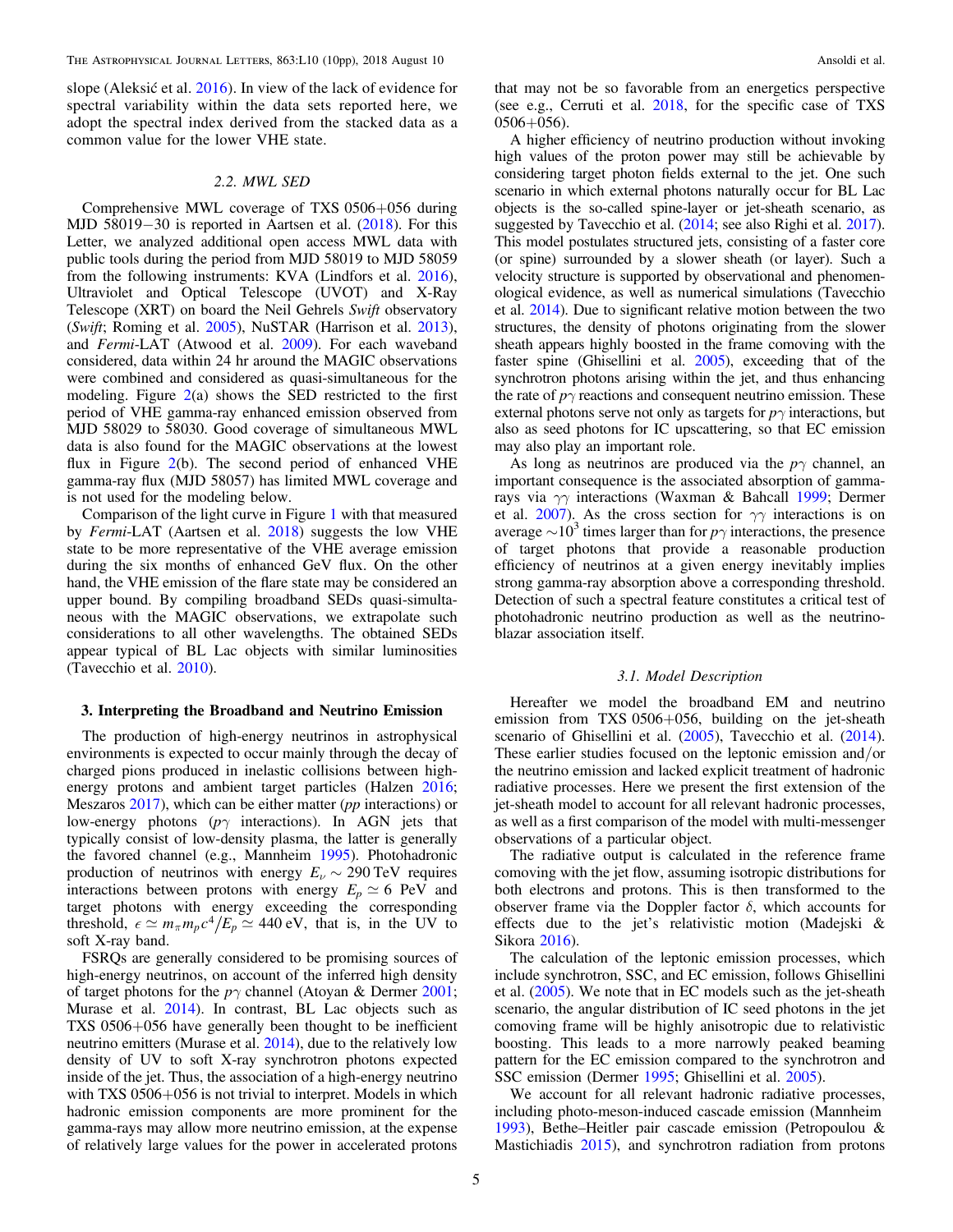<span id="page-5-0"></span>Table 3 Parameters for the Jet-sheath Model for  $E_{p,\text{max}} = 10^{16}$  (eV)

| <b>State</b>                  | MJD 58029-30         | Lower VHE            |
|-------------------------------|----------------------|----------------------|
| B(G)                          | 2.6                  | 2.6                  |
| $E_{\rm min}$ (eV)            | $3.2 \times 10^8$    | $2.0 \times 10^8$    |
| $E_{\rm br}$ (eV)             | $7.0 \times 10^8$    | $9.0 \times 10^8$    |
| $E_{\text{max}}$ (eV)         | $8 \times 10^{11}$   | $8 \times 10^{11}$   |
| n <sub>1</sub>                | $\mathfrak{D}$       | 2                    |
| n <sub>2</sub>                | 3.9                  | 4.4                  |
| $U_e$ (erg cm <sup>-3</sup> ) | $4.4 \times 10^{-4}$ | $3.6 \times 10^{-4}$ |
| $U_B$ (erg cm <sup>-3</sup> ) | 0.27                 | 0.27                 |
| $U_p$ (erg cm <sup>-3</sup> ) | 1.8                  | 0.7                  |
| $P_e$ (erg s <sup>-1</sup> )  | $2 \times 10^{42}$   | $1.6 \times 10^{42}$ |
| $E_p$ (erg s <sup>-1</sup> )  | $8 \times 10^{45}$   | $3 \times 10^{45}$   |
| $P_B$ (erg s <sup>-1</sup> )  | $1.2 \times 10^{45}$ | $1.2 \times 10^{45}$ |

(Aharonian [2000](#page-8-0)) and muons. The former is the most important component in our model. For protons of sufficiently high energy, the gamma-rays resulting from photo-meson reactions can be energetic enough to undergo electron-positron pair production interactions with low-energy photons ( $\gamma \gamma \rightarrow e^+ e^-$ ), thereby triggering secondary pair cascades (Mannheim [1993](#page-8-0)). This process redistributes the energy of photons down to lower energies until it falls below the threshold for  $\gamma\gamma$  interactions and escapes, generally resulting in a spectrum with roughly equal power over a broad energy range (from optical to VHE for the cases shown below). From the spectral properties of the external radiation fields considered here,  $\gamma\gamma$  transparency is expected below a few hundreds of GeV, the energy band best accessible to MAGIC. The direct products of  $p\gamma$  reactions including neutrinos and photons are described using the analytical treatment of Kelner & Aharonian ([2008](#page-8-0)). The secondary pair cascading processes were implemented following the formalism of Boettcher et al. ([2013](#page-8-0)) and extending it to include IC in addition to synchrotron processes for the pairs. An additional hadronic component arises from Bethe–Heitler pair production ( $p\gamma \rightarrow pe^+e^-$ ), which can be observationally relevant in some cases. Gamma-ray emission via synchrotron radiation of protons or muons is mostly unimportant for the range of magnetic fields and proton energies considered here, except for a limited region of parameter space. The results presented here have been cross-checked with the codes developed in Cerruti et al. ([2015](#page-8-0)) and Zech et al. ([2017](#page-9-0)).

As mentioned above for EC emission, in the jet comoving frame, target photons from the sheath should appear highly anisotropic. So far, there has been little discussion in the literature concerning photohadronic neutrino and cascade emission in anisotropic photon fields. The anisotropy may induce an effect analogous to EC for the neutrino emission, but the non-trivial propagation of charged pions and muons in magnetic fields before their decay complicates the picture. On the other hand, the accompanying cascade emission is expected to be mostly isotropic, as the secondary  $e^{\pm}$  pairs are likely isotropized by magnetic fields as they degrade in energy. Thus, the neutrino emission may be more narrowly beamed compared to the cascade emission. For the viewing angles and magnetic fields considered here, we estimate that this effect may enhance the observed neutrino flux by a factor of ∼2–3 relative to the case assuming isotropy. However, this is not explicitly included in our calculations, as a full investigation of the effect requires Monte Carlo simulations that are beyond the scope of this Letter.

The main parameters of the model specifying the jet environment (magnetic field, Doppler factor, size of acceleration/emission region) and the particle populations (density and energy distribution of electrons and protons) are adjusted to consistently reproduce the MWL data and the observed neutrino event rate. The absorption of gamma-rays during their propagation to the observer caused by  $\gamma\gamma$  interactions with the extragalactic background light is modeled following Domínguez et al.  $(2011)$  $(2011)$  $(2011)$ , and is expected to be minor at the measured redshift of TXS 0506+056 at energies below 400 GeV (∼10% at 400 GeV and ∼50% at 4 TeV).

# 3.2. Results

Figure [2](#page-3-0) shows results for models corresponding to the low and high states (see details in the caption). Table 3 lists their parameters (all in the jet comoving frame): jet magnetic field B, parameters specifying the electron distribution (a broken power-law with minimum energy  $E_{\text{min}}$ , break energy  $E_{\text{br}}$  and maximum energy  $E_{\text{max}}$ , and spectral indices  $n_1 = 2$  and  $n_2$ ) and the energy densities in relativistic electrons  $U_e$ , magnetic fields  $U_B$ , and relativistic protons  $U_p$ . The jet power is evaluated as  $P_{\rm jet} = \pi R^2 \Gamma^2 c (U_e + U_p + U_B)$ , for which the individual contributions from relativistic electrons  $P_e$ , magnetic fields  $P_B$ , and relativistic protons  $P_p$  are also given in Table 3 (Ghisellini et al. [2010](#page-8-0)). For the two states, we assume the same values for the jet bulk Lorentz factor  $\Gamma_i = 22$ , viewing angle  $\theta_{\text{view}} = 0^{\circ}8$ (implying  $\delta \simeq 40$ ), sheath bulk Lorentz factor  $\Gamma_s = 2.2$ , and the radius of the emission region  $R = 10^{16}$  cm (corresponding to a variability timescale of one day). Note that we take  $\theta_{\text{view}} < 1/\Gamma_i$ , where the EC emission appears more luminous relative to the synchrotron, SSC, and hadronic cascade emission than at  $\theta_{\text{view}} \sim 1/\Gamma_i$ , which is the viewing angle typically assumed in the literature, by virtue of the former's more narrowly peaked beaming pattern (Dermer [1995](#page-8-0)). The energy distribution of relativistic protons is assumed to be a simple power law with spectral index 2 and an exponential cutoff at maximum energy  $E_{p,\text{max}}$ . We limit B to a range such that muons and pions produced in hadronic interactions do not suffer significant energy losses before decaying. We explore a range of  $E_{p,\text{max}}$  suitable for reproducing the observations. An upper limit of  $E_{p,\text{max}} \simeq 10^{18} \text{ eV}$  is expected as the theoretical maximum allowed by plausible mechanisms of particle acceleration (see Section [4](#page-6-0)). A lower limit of  $E_{\text{p,max}} \simeq 10^{14} \text{ eV}$  in the comoving frame is imposed to allow production of a neutrino with observed energy ∼290 TeV, as lower values of  $E_{p,\text{max}}$  imply significantly less  $p\gamma$  interactions above the corresponding energy threshold. Compensating this with higher proton power is not feasible, as the latter is limited by X-ray constraints on Bethe–Heitler cascade emission, as well as jet energetics arguments.

Despite the large number of model parameters, the combined constraints from the EM and neutrino channels are quite powerful in assessing acceptable regions of the parameter space. Particularly strong constraints on the broadband hadronic cascade emission, and therefore on  $E_{p,\text{max}}$  in conjunction with the primary proton luminosity, come from the combination of the X-ray and gamma-ray bands, which also constrain the spectrum of primary leptons. The low state SED in Figure [2](#page-3-0)(b) is more tightly constraining, thanks to the additional data from the NuSTAR satellite, which cover the range in between the two main SED components.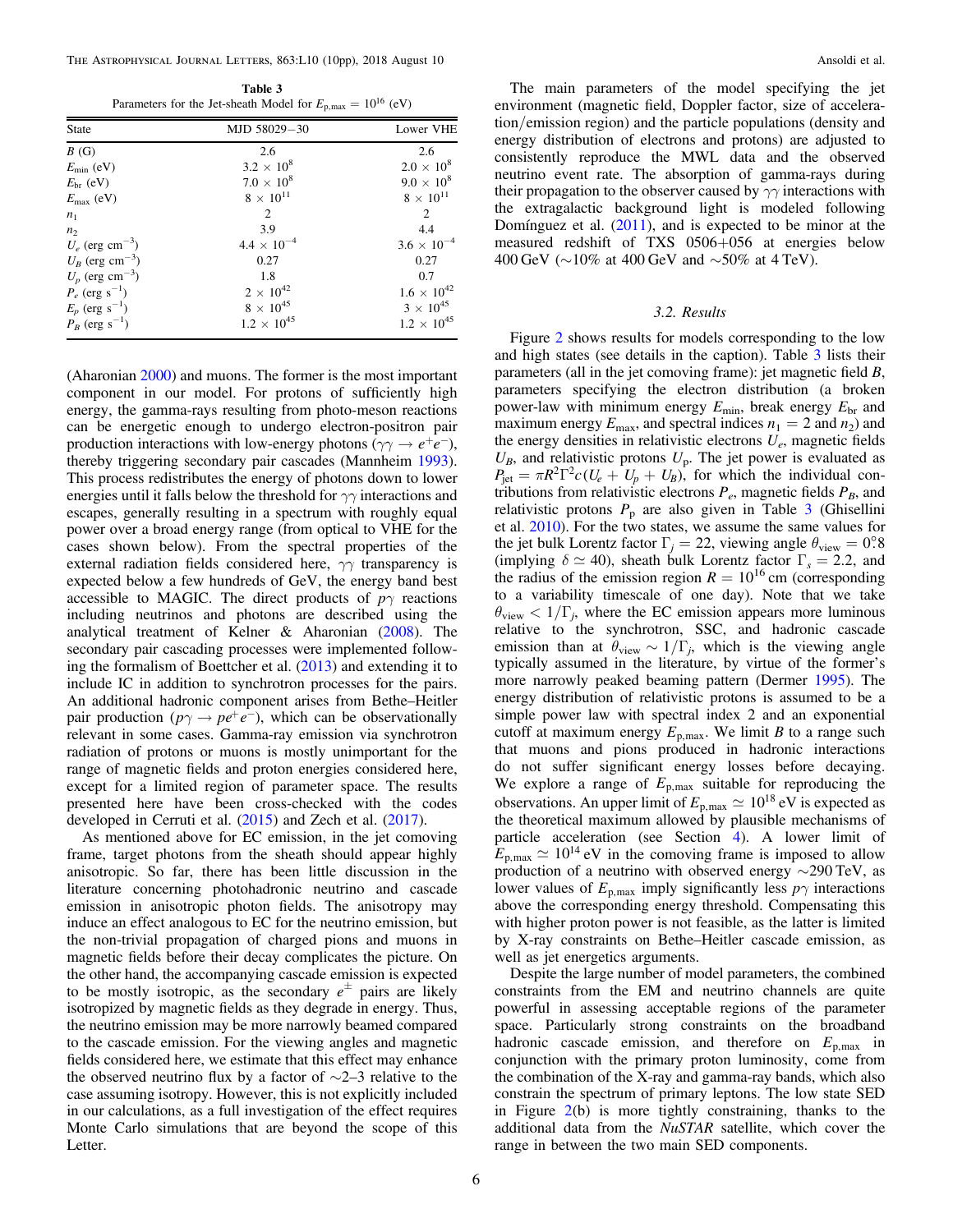<span id="page-6-0"></span>VHE gamma-ray data from MAGIC provide several important constraints for the modeling. First, the size of the emission region is limited by the observed day-timescale variability, which is unresolvable in the Fermi-LAT data. Second, the VHE spectrum depends sensitively on the energy distribution of primary electrons, in particular its break and maximum energies. Finally and most crucially, strong spectral steepening due to internal  $\gamma\gamma$  absorption is robustly predicted in the VHE band, as an inevitable byproduct of photohadronic production of a ∼290 TeV neutrino. The fraction of multi-PeV parent protons that undergo  $p\gamma$  interactions to produce  $\sim$ 290 TeV neutrinos is  $\sim$ 10<sup>-4</sup>. This implies that for the target photons in such  $p\gamma$  interactions, the  $\gamma\gamma$  optical depth is ∼0.1 at the corresponding threshold  $E_{\gamma\gamma} \simeq m_e^2 c^4 / \epsilon \simeq (20 m_e^2 / m_\pi m_p) E_\nu \simeq$ 12 GeV  $(E_{\nu}/290 \text{ TeV})$ . As the density of target photons is roughly inversely proportional to  $\epsilon$  (Figure [2](#page-3-0)), significant  $\gamma\gamma$  absorption is expected above ∼100 GeV. The steep spectrum measured by MAGIC relative to Fermi-LAT indeed matches this expectation, providing a unique confirmation of the one-zone lepto-hadronic interpretation, the  $p\gamma$  production channel, as well as the association between the neutrino and the blazar.

A good fit to the data is found for an intermediate value of  $E_{\text{p,max}} = 10^{16} \text{ eV}$ , which also yields the highest predicted neutrino event rates. Both higher and lower values of  $E_{p,\text{max}}$ , in conjunction with X-ray and gamma-ray constraints, still allow acceptable solutions, with lower neutrino rates, as shown in Figures [2](#page-3-0)(d) and (e).

The muon neutrino fluxes predicted in our model are shown in Figure [2,](#page-3-0) considering neutrino oscillations into equal fractions among the three flavors during their propagation (Aartsen et al. [2015](#page-8-0)). Convolved with the neutrino effective area reported in Aartsen et al. ([2018](#page-8-0)), we predict 90% confidence level lower and upper limits to the muon neutrino energy of 206 TeV and 6.3 PeV for  $E_{p,\text{max}} = 10^{16} \text{ eV}$ . This predicted range is in good agreement with the observed one, namely 183 TeV (200 TeV) and 4.3 PeV (7.5 PeV) for a spectral index of  $-2.13$  ( $-2.0$ ; Aartsen et al. [2018](#page-8-0)). The expected detection rate of muon neutrinos in the above energy interval for the models in Table [3](#page-5-0) are about 0.17 events in 0.5 years for the higher VHE emission state, and 0.06 events in 0.5 years for the lower VHE emission state. These numbers are conservative in that they do not account for a potential contribution to the event rates due to interactions of tauneutrinos that induce muons with a branching ratio of 17.7%. Both rates are in agreement with the detection of the single neutrino during the period of enhanced GeV gamma-ray emission (Aartsen et al. [2018](#page-8-0)). As mentioned in Section [3.1,](#page-4-0) the neutrino fluxes may be higher by a factor of  $\sim$ 2–3 if the anisotropy of the target photon field for  $p\gamma$  interactions is properly taken into account. Note that the neutrino flux is also constrained by limits on the hadronic emission from the EM observations, most effectively from the X-ray and VHE bands.

In agreement with many previous studies of the broadband emission of blazars, the SEDs here comprise mostly leptonic emission. In particular, the second SED component peaking in the GeV band is largely accounted for by EC emission, for which the enhanced luminosity relative to the other emission components at  $\theta_{\text{view}} < 1/\Gamma$  is important for achieving acceptable fits. This is in contrast to some earlier studies of neutrino emission from blazars that predicted predominantly hadronic gamma-rays. Our models show that this is not necessarily the case, and neutrino emission can be commensurate with the widely accepted view of primarily leptonic gamma-ray emission from blazars. This implies that the

values of the parameters that suitably reproduce the SEDs (in particular magnetic field, Doppler factor, and electron density) are in the range commonly derived for BL Lac objects similar to TXS 0506+056 based on purely leptonic models (Ghisellini et al. [2010](#page-8-0)). On the other hand, the photo-meson cascade and Bethe–Heitler components must generally be subdominant.

From the comparison of the model parameters for the low and high states, the enhanced emission can be attributed to changes in the energy distribution of the electrons in the jet (harder high-energy slope and larger average energy) and increased power of the proton population. Such variability is quite consistent with the behavior commonly displayed by BL Lac objects during active states. In both cases, the power of the jet is in the range  $10^{45} - 4 \times 10^{46}$  erg s<sup>-1</sup>. These values are somewhat larger than that derived for BL Lac objects through purely leptonic models that do not account for accelerated protons (Ghisellini et al. [2009](#page-8-0)). The ratio of energy density in protons to electrons is ∼3600 and ∼1700 for the high and low states, respectively, similar to that inferred in various astrophysical environments.

From the combined EM and neutrino data, we infer that the maximum energy of protons in the blazar emission region is in the range  $10^{14}$ – $10^{18}$  eV in the comoving frame.

# 4. Implications for UHECR Acceleration in AGN Jets

As shown above, the multi-messenger observations of TXS 0506+056 can be consistently interpreted by considering the acceleration of electrons and protons in the same region of the jet, which interact with a conceivable source of underlying external photons. The detection of the single neutrino may provide the first compelling evidence for proton acceleration in AGN jets, while the MWL observations constrain key parameters such as the magnetic field and the Doppler factor of the relevant region. With minimal additional considerations from plausible theories of particle acceleration, we are in a unique position to infer the spectral distribution of protons in AGN jets, and discuss their viability as sources of UHECRs.

Various mechanisms have been proposed for accelerating UHECRs in AGN jets, involving strong shocks, magnetic reconnection, shear flows, etc. (Bykov et al. [2012](#page-8-0); Sironi et al. [2015](#page-9-0)). Independent of the specific mechanism, as viewed in the comoving frame of the jet, the timescale for accelerating particles up to energy E in a relativistic flow can be expressed as  $t_{\text{acc}} = 10\eta E/(ZeBc)$ , where *e* is the elementary charge, *c* is the velocity of light, and  $\eta$  is a parameter that characterizes the properties of magnetic disturbances responsible for the acceleration. For mildly relativistic shock velocities as expected in AGN jets,  $\eta \simeq 1$  corresponds to the so-called Bohm limit whereby the turbulence is fully developed and allows the fastest possible acceleration. To be compared are timescales for loss processes due to adiabatic expansion  $t_{ad} = 2R/c$ , synchrotron radiation  $t_{syn}(E)$ , photo-meson production  $t_{\gamma}$   $\pi(E)$ , and Bethe–Heitler pair production  $t_{\gamma e^{\pm}}(E)$  (e.g., Cerruti et al. [2015](#page-8-0)). The latter two depend on the spectra of the target photon fields, and can be evaluated separately for the internal photons (synchrotron from accelerated electrons) and external photons considered here following Petropoulou & Mastichiadis ([2015](#page-9-0)). The maximum attainable proton energy  $E_{p,\text{max}}$  can be estimated by balancing  $t_{\text{acc}}(E)$  with  $Z = 1$  and the shortest loss timescale,  $t_{\text{loss}} = \min[t_{\text{ad}}, t_{\text{syn}}, t_{\gamma\pi}, t_{\gamma e^{\pm}}]$ . Moreover, the particle's gyroradius  $r_g = E/ZeB$  should not exceed R so that it remains confined in the acceleration region.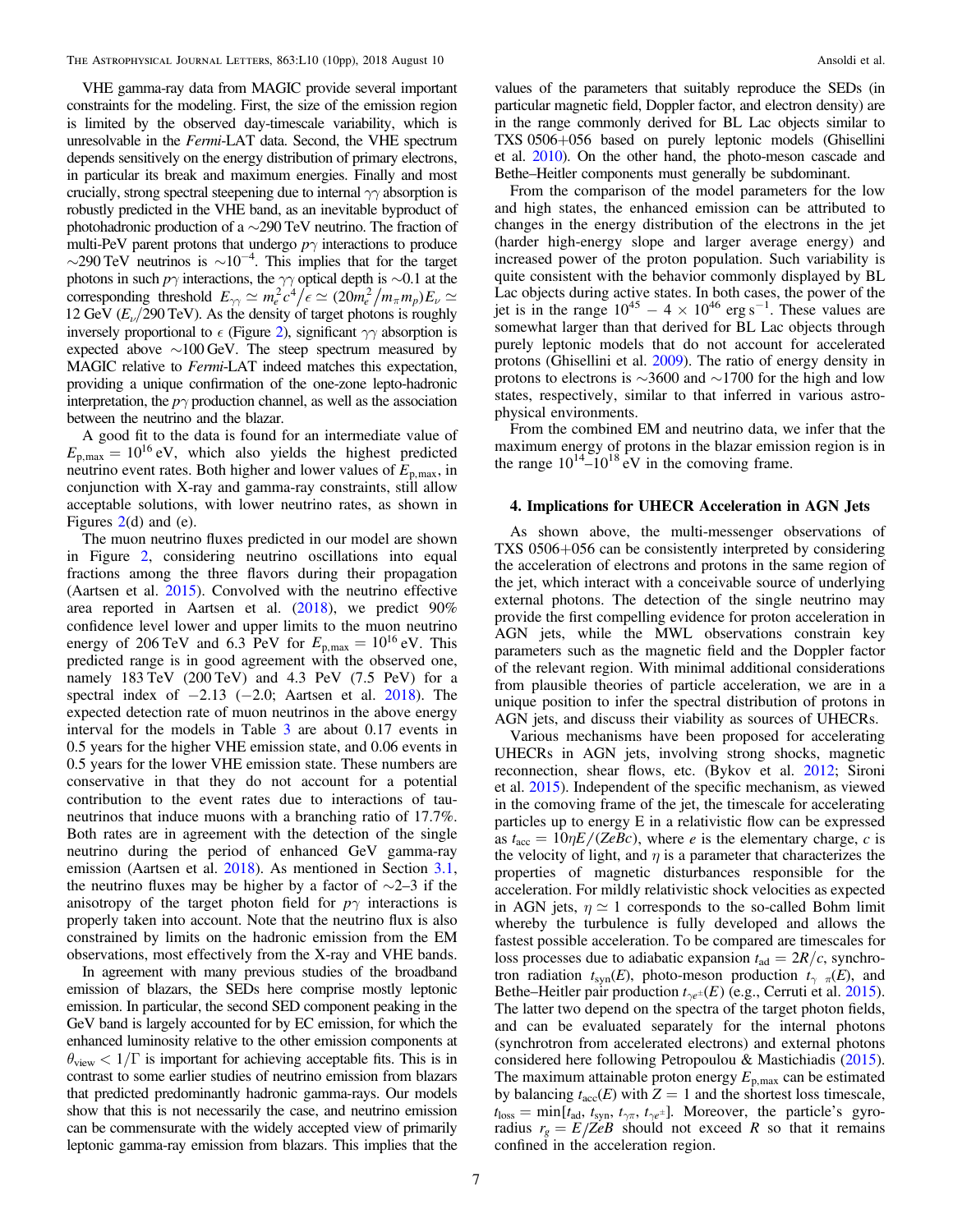

Figure 3. Timescales for proton acceleration ( $t_{\text{acc}}$  with  $Z = 1$ ) when  $\eta = 1$  and  $\eta = 100$ , compared with those for adiabatic loss  $t_{\text{ad}}$ , synchrotron loss  $t_{\text{syn}}$ , photo-meson loss  $t_{\gamma \pi}$ , and Bethe–Heitler pair production loss  $t_{\gamma e \pm}$ , as functions of the proton energy  $E_p$  in the comoving frame, for the high state. Also shown is the energy  $E_{p,g} = eBR$  where the proton gyro-radius  $cr_g = R$ .

Figure 3 shows the comparison of the timescales and the gyro-radius constraint for the model of the high state discussed above. For  $\eta \simeq 1$ , we see that protons can be accelerated up to  $E_{p,\text{max}} \simeq 10^{18} \text{ eV}$ , limited by adiabatic and photo-meson losses on external photons. All values of  $E_{p,\text{max}} \lesssim 10^{18} \text{ eV}$  discussed above can be entirely compatible, with lower values of  $E_{p,\text{max}}$ corresponding to the balance of  $t_{ad}$  and  $t_{acc}$  with larger values of  $\eta$  that may reflect lower levels of turbulence (e.g.,  $E_{\text{p,max}} \simeq 10^{16}$  eV for  $\eta = 100$ ; see Figure 3).

To contribute to the observed UHECRs, particles must escape from the acceleration region into ambient intergalactic space. The energy of escaping protons  $\mathcal{E}_{p,\text{max}}$  as seen by an observer will appear boosted by the relativistic bulk motion of the jet so that  $\mathcal{E}_{p,\text{max}} = \Gamma_j f_{el} E_{p,\text{max}}$  on average, where  $f_{el} \leq 1$  is a factor that accounts for energy loss during the escape process. For our models with  $\Gamma_j = 22$  and  $E_{p,\text{max}} \simeq 10^{14} - 10^{18} \text{ eV}$ ,  $\mathcal{E}_{p,\text{max}} \simeq 2 \times 10^{15} - 2 \times 10^{19} \text{ eV}$ , as long as  $f_{\text{el}} \sim 1$ . The higher end of this range would be well within the domain of UHECRs. If nuclei heavier than protons are also accelerated in the same conditions, even higher energies may be possible.

# 5. Discussion and Conclusions

The combined MWL and neutrino observations of TXS 0506+056 can be interpreted consistently in terms of electrons and protons that are accelerated in the same region of the jet and interact with external low-energy photons, originating from the slower sheath surrounding the faster jet spine. Such jet-sheath structure is independently well motivated. The enhanced luminosity for EC emission relative to the other emission components at small viewing angles is important for adequately reproducing the MWL SEDs. Most notably, the prominent spectral steepening observed above  $\sim$ 100 GeV by MAGIC confirms the internal  $\gamma\gamma$  absorption that is robustly expected as a consequence of  $p\gamma$  production of a  $\sim$ 290 TeV neutrino. Thus, our interpretation reinforces the association between the multi-messenger signals. While the

bulk of the gamma-rays are inferred to be EC emission from electrons, a non-negligible contribution can arise from cascade emission induced by protons, most notably in the hard X-ray and VHE gamma-ray bands.

Jet structure as envisaged in the jet-sheath scenario can be conclusively tested with future very long baseline interferometry (VLBI) measurements with high angular resolution. We note that an alternative source of external photons in BL Lac objects may be provided by radiatively inefficient accretion flows around the central supermassive black holes (C. Righi et al. 2018, in preparation).

An interesting question concerns the potential contribution of the entire BL Lac population to the diffuse neutrino emission detected by IceCube (Aartsen et al. [2017](#page-8-0)). In principle, BL Lac objects and FSRQs could account for a sizable fraction of the observed intensity (Tavecchio et al. [2014](#page-9-0); Righi et al. [2017](#page-9-0)). The association of IceCube-170922A with the flaring phase of TXS 0506+056 is consistent with this scenario, although the relative rarity of these sources may imply additional constraints on their contribution (Murase & Waxman [2016](#page-9-0)).

The inferred maximum energy of protons in the blazar emission region may be consistent with an important contribution to UHECRs from protons and/or heavy nuclei accelerated in the blazar region. Although stronger constraints are not possible with a single observed neutrino event, future multi-messenger observations of blazars will offer a more critical probe of UHECR acceleration in the inner regions of AGN jets.

We would like to thank the Instituto de Astrofísica de Canarias for the excellent working conditions at the Observatorio del Roque de los Muchachos in La Palma. The financial support of the German BMBF and MPG, the Italian INFN and INAF, the Swiss National Fund SNF, the ERDF under the Spanish MINECO (FPA2015-69818-P, FPA2012-36668, FPA2015-68378-P, FPA2015-69210-C6-2-R, FPA2015- 69210-C6-4-R, FPA2015-69210-C6-6-R, AYA2015-71042-P, AYA2016-76012-C3-1-P, ESP2015-71662-C2-2-P, CSD2009- 00064), and the Japanese JSPS and MEXT is gratefully acknowledged. This work was also supported by the Spanish Centro de Excelencia "Severo Ochoa" SEV-2012-0234 and SEV-2015-0548, and Unidad de Excelencia "María de Maeztu" MDM-2014-0369, by the Croatian Science Foundation (HrZZ) Project IP-2016-06-9782 and the University of Rijeka Project 13.12.1.3.02, by the DFG Collaborative Research Centers SFB823/C4 and SFB876/C3, the Polish National Research Centre grant UMO-2016/22/M/ST9/00382 and by the Brazilian MCTIC, CNPq and FAPERJ. Part of this work is based on archival data, software or on-line services provided by the Space Science Data Center—ASI.

# ORCID iDs

- S. Ansoldi **[https:](https://orcid.org/0000-0002-5613-7693)//orcid.org/[0000-0002-5613-7693](https://orcid.org/0000-0002-5613-7693)**
- L. A. Antonelli @ [https:](https://orcid.org/0000-0002-5037-9034)//orcid.org/[0000-0002-5037-9034](https://orcid.org/0000-0002-5037-9034)
- C. Arcaro **[https:](https://orcid.org/0000-0002-1998-9707)//orcid.org/[0000-0002-1998-9707](https://orcid.org/0000-0002-1998-9707)**
- B. Banerje[e](https://orcid.org/0000-0002-5852-5710) [https:](https://orcid.org/0000-0002-5852-5710)//orcid.org/[0000-0002-5852-5710](https://orcid.org/0000-0002-5852-5710)
- U. B[a](https://orcid.org/0000-0001-7909-588X)rres de Almeida [https:](https://orcid.org/0000-0001-7909-588X)//orcid.org/[0000-0001-](https://orcid.org/0000-0001-7909-588X) [7909-588X](https://orcid.org/0000-0001-7909-588X)
- J. A. Barrio **[https:](https://orcid.org/0000-0002-0965-0259)//orcid.org/[0000-0002-0965-0259](https://orcid.org/0000-0002-0965-0259)**
- J. Becerra Gon[z](https://orcid.org/0000-0002-6729-9022)ález  $\bullet$  [https:](https://orcid.org/0000-0002-6729-9022)//orcid.org/[0000-0002-6729-9022](https://orcid.org/0000-0002-6729-9022)
- W. Bednarek [https:](https://orcid.org/0000-0003-0605-108X)//orcid.org/[0000-0003-0605-108X](https://orcid.org/0000-0003-0605-108X)
- E. Bernardini  $\Phi$  [https:](https://orcid.org/0000-0003-3108-1141)//orcid.org/[0000-0003-3108-1141](https://orcid.org/0000-0003-3108-1141)
- A. Berti **[https:](https://orcid.org/0000-0003-0396-4190)//orcid.org/[0000-0003-0396-4190](https://orcid.org/0000-0003-0396-4190)**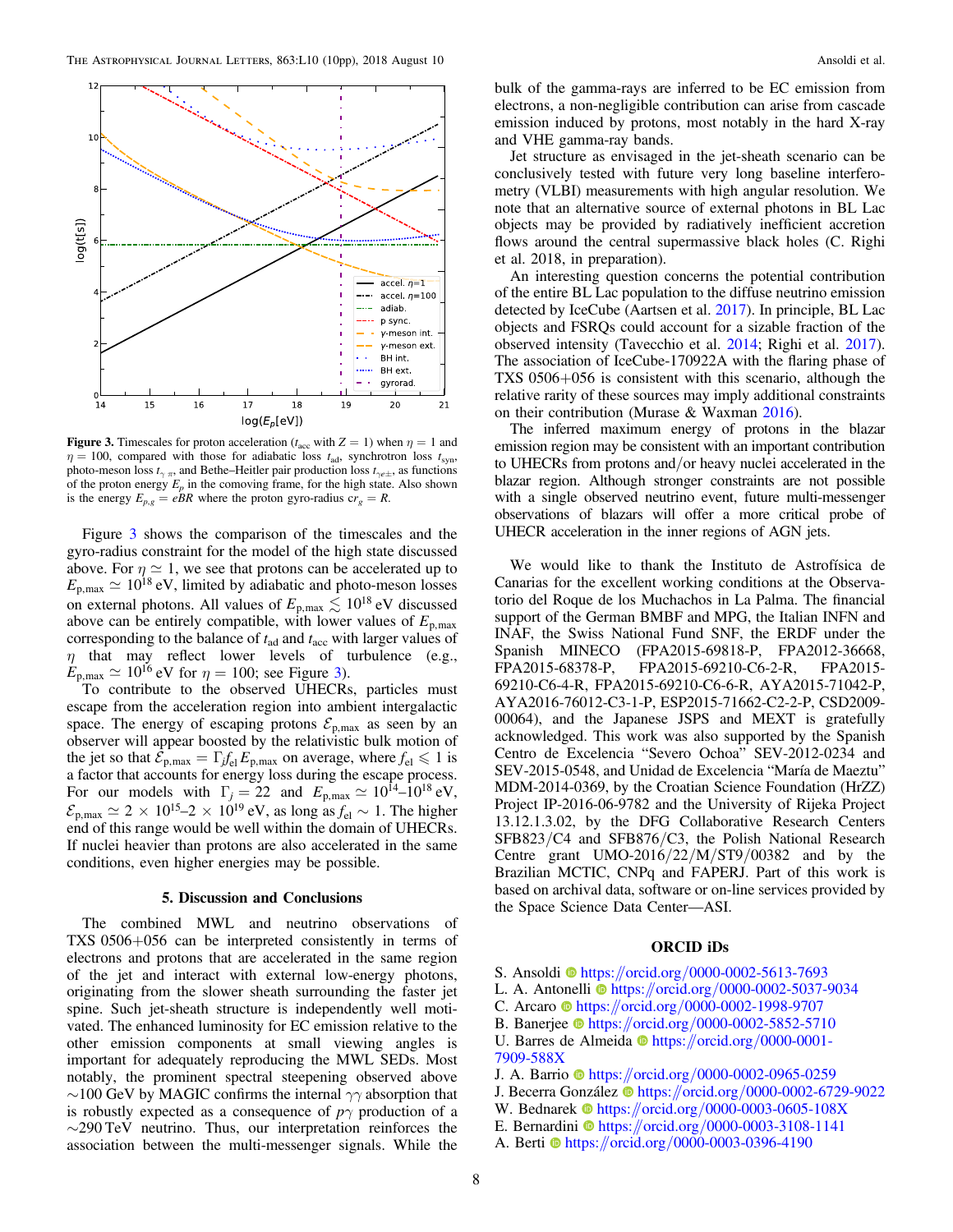<span id="page-8-0"></span>W. Bh[a](https://orcid.org/0000-0003-4751-0414)ttacharyya  $\bullet$  [https:](https://orcid.org/0000-0003-4751-0414)//orcid.org/[0000-0003-4751-0414](https://orcid.org/0000-0003-4751-0414) C. Bigongiari  $\bullet$  [https:](https://orcid.org/0000-0003-3293-8522)//orcid.org/[0000-0003-3293-8522](https://orcid.org/0000-0003-3293-8522) O. Blanch [https:](https://orcid.org/0000-0002-8380-1633)//orcid.org/[0000-0002-8380-1633](https://orcid.org/0000-0002-8380-1633) G. Bonnoli  $\bullet$  [https:](https://orcid.org/0000-0003-2464-9077)//orcid.org/[0000-0003-2464-9077](https://orcid.org/0000-0003-2464-9077) R. Caros[i](https://orcid.org/0000-0002-4137-4370) **[https:](https://orcid.org/0000-0002-4137-4370)//orcid.org/[0000-0002-4137-4370](https://orcid.org/0000-0002-4137-4370)** S. M. Colak  $\bullet$  [https:](https://orcid.org/0000-0001-7793-3106)//orcid.org/[0000-0001-7793-3106](https://orcid.org/0000-0001-7793-3106) P. Coli[n](https://orcid.org/0000-0001-6657-9973) **the [https:](https://orcid.org/0000-0001-6657-9973)**//orcid.org/[0000-0001-6657-9973](https://orcid.org/0000-0001-6657-9973) E. Colombo [https:](https://orcid.org/0000-0002-3700-3745)//orcid.org/[0000-0002-3700-3745](https://orcid.org/0000-0002-3700-3745) J. L. Contreras  $\bullet$  [https:](https://orcid.org/0000-0001-7282-2394)//orcid.org/[0000-0001-7282-2394](https://orcid.org/0000-0001-7282-2394) J. Cortin[a](https://orcid.org/0000-0003-4576-0452) the [https:](https://orcid.org/0000-0003-4576-0452)//orcid.org/[0000-0003-4576-0452](https://orcid.org/0000-0003-4576-0452) S. Covino **●** [https:](https://orcid.org/0000-0001-9078-5507)//orcid.org/[0000-0001-9078-5507](https://orcid.org/0000-0001-9078-5507) P. Cumani **[https:](https://orcid.org/0000-0001-9322-8298)//orcid.org/[0000-0001-9322-8298](https://orcid.org/0000-0001-9322-8298)** V. D'Eli[a](https://orcid.org/0000-0002-7320-5862) **[https:](https://orcid.org/0000-0002-7320-5862)//orcid.org/[0000-0002-7320-5862](https://orcid.org/0000-0002-7320-5862)** F. Dazz[i](https://orcid.org/0000-0001-5409-6544)  $\Phi$  [https:](https://orcid.org/0000-0001-5409-6544)//orcid.org/[0000-0001-5409-6544](https://orcid.org/0000-0001-5409-6544) A. De Angeli[s](https://orcid.org/0000-0002-3288-2517) **the [https:](https://orcid.org/0000-0002-3288-2517)**//orcid.org/[0000-0002-3288-2517](https://orcid.org/0000-0002-3288-2517) B. De Lotto **[https:](https://orcid.org/0000-0003-3624-4480)//orcid.org/[0000-0003-3624-4480](https://orcid.org/0000-0003-3624-4480)** M. Delfin[o](https://orcid.org/0000-0002-9468-4751) **[https:](https://orcid.org/0000-0002-9468-4751)**//orcid.org/[0000-0002-9468-4751](https://orcid.org/0000-0002-9468-4751) J. Delgad[o](https://orcid.org/0000-0002-0166-5464) [https:](https://orcid.org/0000-0002-0166-5464)//orcid.org/[0000-0002-0166-5464](https://orcid.org/0000-0002-0166-5464) F. Di Pierr[o](https://orcid.org/0000-0003-4861-432X) [https:](https://orcid.org/0000-0003-4861-432X)//orcid.org/[0000-0003-4861-432X](https://orcid.org/0000-0003-4861-432X) A. Domíngue[z](https://orcid.org/0000-0002-3433-4610)  $\bullet$  [https:](https://orcid.org/0000-0002-3433-4610)//orcid.org/[0000-0002-3433-4610](https://orcid.org/0000-0002-3433-4610) D. Dominis P[r](https://orcid.org/0000-0002-9880-5039)ester **[https:](https://orcid.org/0000-0002-9880-5039)//orcid.org/[0000-0002-9880-5039](https://orcid.org/0000-0002-9880-5039)** M. Doro **[https:](https://orcid.org/0000-0001-9104-3214)**//orcid.org/[0000-0001-9104-3214](https://orcid.org/0000-0001-9104-3214) D. Elsaesse[r](https://orcid.org/0000-0001-6796-3205)  $\bullet$  [https:](https://orcid.org/0000-0001-6796-3205)//orcid.org/[0000-0001-6796-3205](https://orcid.org/0000-0001-6796-3205) V. Fallah Ramazan[i](https://orcid.org/0000-0001-8991-7744) @ [https:](https://orcid.org/0000-0001-8991-7744)//orcid.org/[0000-0001-8991-7744](https://orcid.org/0000-0001-8991-7744) A. Fernández-Barral @ [https:](https://orcid.org/0000-0003-0618-3250)//orcid.org/[0000-0003-](https://orcid.org/0000-0003-0618-3250) [0618-3250](https://orcid.org/0000-0003-0618-3250) G. Ferr[a](https://orcid.org/0000-0002-1137-6252)ra  $\bullet$  [https:](https://orcid.org/0000-0002-1137-6252)//orcid.org/[0000-0002-1137-6252](https://orcid.org/0000-0002-1137-6252) D. Fidalg[o](https://orcid.org/0000-0002-7480-2730) [https:](https://orcid.org/0000-0002-7480-2730)//orcid.org/[0000-0002-7480-2730](https://orcid.org/0000-0002-7480-2730) L. Foffano ● [https:](https://orcid.org/0000-0002-0709-9707)//orcid.org/[0000-0002-0709-9707](https://orcid.org/0000-0002-0709-9707) M. V. Fonseca illus://orcid.org/[0000-0003-2235-0725](https://orcid.org/0000-0003-2235-0725) L. Font  $\bullet$  [https:](https://orcid.org/0000-0003-2109-5961)//orcid.org/[0000-0003-2109-5961](https://orcid.org/0000-0003-2109-5961) C. Fruc[k](https://orcid.org/0000-0001-5880-7518)  $\bullet$  [https:](https://orcid.org/0000-0001-5880-7518)//orcid.org/[0000-0001-5880-7518](https://orcid.org/0000-0001-5880-7518) S. Gallozzi C[https:](https://orcid.org/0000-0003-4456-9875)//orcid.org/[0000-0003-4456-9875](https://orcid.org/0000-0003-4456-9875) M. Garczarczy[k](https://orcid.org/0000-0002-0445-4566)  $\bullet$  [https:](https://orcid.org/0000-0002-0445-4566)//orcid.org/[0000-0002-0445-4566](https://orcid.org/0000-0002-0445-4566) M. Gau[g](https://orcid.org/0000-0001-8442-7877) **the [https:](https://orcid.org/0000-0001-8442-7877)**//orcid.org/[0000-0001-8442-7877](https://orcid.org/0000-0001-8442-7877) N. Godinović **to** [https:](https://orcid.org/0000-0002-4674-9450)//orcid.org/[0000-0002-4674-9450](https://orcid.org/0000-0002-4674-9450) D. Guberman  $\bullet$  [https:](https://orcid.org/0000-0002-9636-1825)//orcid.org/[0000-0002-9636-1825](https://orcid.org/0000-0002-9636-1825) A. Hah[n](https://orcid.org/0000-0003-0827-5642) [https:](https://orcid.org/0000-0003-0827-5642)//orcid.org/[0000-0003-0827-5642](https://orcid.org/0000-0003-0827-5642) T. Hassa[n](https://orcid.org/0000-0002-4758-9196) [https:](https://orcid.org/0000-0002-4758-9196)//orcid.org/[0000-0002-4758-9196](https://orcid.org/0000-0002-4758-9196) M. H[a](https://orcid.org/0000-0003-2252-3411)yashida **[https:](https://orcid.org/0000-0003-2252-3411)//orcid.org/[0000-0003-2252-3411](https://orcid.org/0000-0003-2252-3411)** J. Herrer[a](https://orcid.org/0000-0002-3771-4918) **the [https:](https://orcid.org/0000-0002-3771-4918)**//orcid.org/[0000-0002-3771-4918](https://orcid.org/0000-0002-3771-4918) D. Hrupec <sup>●</sup> [https:](https://orcid.org/0000-0002-7027-5021)//orcid.org/[0000-0002-7027-5021](https://orcid.org/0000-0002-7027-5021) S. Inoue [https:](https://orcid.org/0000-0003-1096-9424)//orcid.org/[0000-0003-1096-9424](https://orcid.org/0000-0003-1096-9424) Y. Konno [https:](https://orcid.org/0000-0002-5847-2110)//orcid.org/[0000-0002-5847-2110](https://orcid.org/0000-0002-5847-2110) H. Kubo [https:](https://orcid.org/0000-0001-9159-9853)//orcid.org/[0000-0001-9159-9853](https://orcid.org/0000-0001-9159-9853) A. L[a](https://orcid.org/0000-0003-2403-913X)mastra @[https:](https://orcid.org/0000-0003-2403-913X)//orcid.org/[0000-0003-2403-913X](https://orcid.org/0000-0003-2403-913X) D. Lela[s](https://orcid.org/0000-0002-8269-5760) [https:](https://orcid.org/0000-0002-8269-5760)//orcid.org/[0000-0002-8269-5760](https://orcid.org/0000-0002-8269-5760) E. Lindfors  $\Phi$  [https:](https://orcid.org/0000-0002-9155-6199)//orcid.org/[0000-0002-9155-6199](https://orcid.org/0000-0002-9155-6199) F. Long[o](https://orcid.org/0000-0003-2501-2270) [https:](https://orcid.org/0000-0003-2501-2270)//orcid.org/[0000-0003-2501-2270](https://orcid.org/0000-0003-2501-2270) M. Lópe[z](https://orcid.org/0000-0002-8791-7908) [https:](https://orcid.org/0000-0002-8791-7908)//orcid.org/[0000-0002-8791-7908](https://orcid.org/0000-0002-8791-7908) C. Maggi[o](https://orcid.org/0000-0003-0670-7771) [https:](https://orcid.org/0000-0003-0670-7771)//orcid.org/[0000-0003-0670-7771](https://orcid.org/0000-0003-0670-7771) M. Manganaro C[https:](https://orcid.org/0000-0003-1530-3031)//orcid.org/[0000-0003-1530-3031](https://orcid.org/0000-0003-1530-3031) M. Mariotti **[https:](https://orcid.org/0000-0003-3297-4128)//orcid.org/[0000-0003-3297-4128](https://orcid.org/0000-0003-3297-4128)** M. Martínez  $\Phi$  [https:](https://orcid.org/0000-0002-9763-9155)//orcid.org/[0000-0002-9763-9155](https://orcid.org/0000-0002-9763-9155) D. Mazi[n](https://orcid.org/0000-0002-2010-4005) [https:](https://orcid.org/0000-0002-2010-4005)//orcid.org/[0000-0002-2010-4005](https://orcid.org/0000-0002-2010-4005) J. M. Miranda **[https:](https://orcid.org/0000-0002-1472-9690)//orcid.org/[0000-0002-1472-9690](https://orcid.org/0000-0002-1472-9690)** A. Moralejo [https:](https://orcid.org/0000-0002-1344-9080)//orcid.org/[0000-0002-1344-9080](https://orcid.org/0000-0002-1344-9080) V. Moren[o](https://orcid.org/0000-0002-8358-2098) [https:](https://orcid.org/0000-0002-8358-2098)//orcid.org/[0000-0002-8358-2098](https://orcid.org/0000-0002-8358-2098) E. Morett[i](https://orcid.org/0000-0001-5477-9097)  $\bullet$  [https:](https://orcid.org/0000-0001-5477-9097)//orcid.org/[0000-0001-5477-9097](https://orcid.org/0000-0001-5477-9097) V. Neustroe[v](https://orcid.org/0000-0003-4772-595X)  $\bullet$  [https:](https://orcid.org/0000-0003-4772-595X)//orcid.org/[0000-0003-4772-595X](https://orcid.org/0000-0003-4772-595X) A. Niedzwiecki <sup>[https:](https://orcid.org/0000-0002-8541-8849)//orcid.org/[0000-0002-8541-8849](https://orcid.org/0000-0002-8541-8849)</sup>

M. Nievas Rosillo  $\bullet$  [https:](https://orcid.org/0000-0002-8321-9168)//orcid.org/[0000-0002-8321-9168](https://orcid.org/0000-0002-8321-9168)

C. Nigr[o](https://orcid.org/0000-0001-8375-1907) ● [https:](https://orcid.org/0000-0001-8375-1907)//orcid.org/[0000-0001-8375-1907](https://orcid.org/0000-0001-8375-1907) K. Nilsso[n](https://orcid.org/0000-0002-1445-8683)  $\bullet$  [https:](https://orcid.org/0000-0002-1445-8683)//orcid.org/[0000-0002-1445-8683](https://orcid.org/0000-0002-1445-8683) D. Ninci [https:](https://orcid.org/0000-0002-5031-1849)//orcid.org/[0000-0002-5031-1849](https://orcid.org/0000-0002-5031-1849) K. Nishijima  $\Phi$  [https:](https://orcid.org/0000-0002-1830-4251)//orcid.org/[0000-0002-1830-4251](https://orcid.org/0000-0002-1830-4251) K. Nod[a](https://orcid.org/0000-0003-1397-6478) [https:](https://orcid.org/0000-0003-1397-6478)//orcid.org/[0000-0003-1397-6478](https://orcid.org/0000-0003-1397-6478) S. Paian[o](https://orcid.org/0000-0002-2239-3373) **[https:](https://orcid.org/0000-0002-2239-3373)//orcid.org/[0000-0002-2239-3373](https://orcid.org/0000-0002-2239-3373)** J. Palacio **[https:](https://orcid.org/0000-0003-0374-100X)//orcid.org/[0000-0003-0374-100X](https://orcid.org/0000-0003-0374-100X)** R. Paolett[i](https://orcid.org/0000-0003-0158-2826)  $\Phi$  [https:](https://orcid.org/0000-0003-0158-2826)//orcid.org/[0000-0003-0158-2826](https://orcid.org/0000-0003-0158-2826) J. M. Paredes  $\bullet$  [https:](https://orcid.org/0000-0002-1566-9044)//orcid.org/[0000-0002-1566-9044](https://orcid.org/0000-0002-1566-9044) M. Peresan[o](https://orcid.org/0000-0002-7537-7334) **the [https:](https://orcid.org/0000-0002-7537-7334)**//orcid.org/[0000-0002-7537-7334](https://orcid.org/0000-0002-7537-7334) M. Persic  $\bullet$  [https:](https://orcid.org/0000-0003-1853-4900)//orcid.org/[0000-0003-1853-4900](https://orcid.org/0000-0003-1853-4900) P. G. Prada Moron[i](https://orcid.org/0000-0001-9712-9916) C[https:](https://orcid.org/0000-0001-9712-9916)//orcid.org/[0000-0001-9712-9916](https://orcid.org/0000-0001-9712-9916) E. Prand[i](https://orcid.org/0000-0003-4502-9053)ni the [https:](https://orcid.org/0000-0003-4502-9053)//orcid.org/[0000-0003-4502-9053](https://orcid.org/0000-0003-4502-9053) I. Pulja[k](https://orcid.org/0000-0001-7387-3812)  $\bullet$  [https:](https://orcid.org/0000-0001-7387-3812)//orcid.org/[0000-0001-7387-3812](https://orcid.org/0000-0001-7387-3812) **J. R. G[a](https://orcid.org/0000-0003-0915-0518)rcia**  $\Phi$  **[https:](https://orcid.org/0000-0003-0915-0518)//orcid.org/[0000-0003-0915-0518](https://orcid.org/0000-0003-0915-0518)** M. Ribó **[https:](https://orcid.org/0000-0002-9931-4557)//orcid.org/[0000-0002-9931-4557](https://orcid.org/0000-0002-9931-4557)** J. Ric[o](https://orcid.org/0000-0003-4137-1134) [https:](https://orcid.org/0000-0003-4137-1134)//orcid.org/[0000-0003-4137-1134](https://orcid.org/0000-0003-4137-1134) C. R[i](https://orcid.org/0000-0002-1218-9555)ghi [https:](https://orcid.org/0000-0002-1218-9555)//orcid.org/[0000-0002-1218-9555](https://orcid.org/0000-0002-1218-9555) A. Rugliancich **the [https:](https://orcid.org/0000-0001-5471-4701)**//orcid.org/[0000-0001-5471-4701](https://orcid.org/0000-0001-5471-4701) L. Saha  $\Phi$  [https:](https://orcid.org/0000-0002-3171-5039)//orcid.org/[0000-0002-3171-5039](https://orcid.org/0000-0002-3171-5039) K. Satalecka  $\bullet$  [https:](https://orcid.org/0000-0002-7669-266X)//orcid.org/[0000-0002-7669-266X](https://orcid.org/0000-0002-7669-266X) J. Sitare[k](https://orcid.org/0000-0002-1659-5374)  $\Phi$  [https:](https://orcid.org/0000-0002-1659-5374)//orcid.org/[0000-0002-1659-5374](https://orcid.org/0000-0002-1659-5374) D. Sobczynsk[a](https://orcid.org/0000-0003-4973-7903) **[https:](https://orcid.org/0000-0003-4973-7903)//orcid.org/[0000-0003-4973-7903](https://orcid.org/0000-0003-4973-7903)** A. St[a](https://orcid.org/0000-0002-9430-5264)merra **[https:](https://orcid.org/0000-0002-9430-5264)//orcid.org/[0000-0002-9430-5264](https://orcid.org/0000-0002-9430-5264)** F. Tavecchi[o](https://orcid.org/0000-0003-0256-0995) [https:](https://orcid.org/0000-0003-0256-0995)//orcid.org/[0000-0003-0256-0995](https://orcid.org/0000-0003-0256-0995) P. Temnikov **the [https:](https://orcid.org/0000-0002-9559-3384)**//orcid.org/[0000-0002-9559-3384](https://orcid.org/0000-0002-9559-3384) T. Terzić  $\bullet$  [https:](https://orcid.org/0000-0002-4209-3407)//orcid.org/[0000-0002-4209-3407](https://orcid.org/0000-0002-4209-3407) N. Torres-Albá ilmes://orcid.org/[0000-0002-2893-1267](https://orcid.org/0000-0002-2893-1267) M. V[a](https://orcid.org/0000-0002-2409-9792)zquez Acosta  $\bullet$  [https:](https://orcid.org/0000-0002-2409-9792)//orcid.org/[0000-0002-2409-9792](https://orcid.org/0000-0002-2409-9792) J. E. War[d](https://orcid.org/0000-0003-1973-0794) **the [https:](https://orcid.org/0000-0003-1973-0794)//orcid.org/[0000-0003-1973-0794](https://orcid.org/0000-0003-1973-0794)** M. Will **[https:](https://orcid.org/0000-0002-7504-2083)//orcid.org/[0000-0002-7504-2083](https://orcid.org/0000-0002-7504-2083)** D. Zarić **[https:](https://orcid.org/0000-0001-5763-9487)**//orcid.org/[0000-0001-5763-9487](https://orcid.org/0000-0001-5763-9487) Matteo Cerruti  $\bullet$  [https:](https://orcid.org/0000-0001-7891-699X)//orcid.org/[0000-0001-7891-699X](https://orcid.org/0000-0001-7891-699X)

# References

Aab, A., Abreu, P., Aglietta, M., et al. 2017, [Sci,](https://doi.org/10.1126/science.aan4338) [357, 1266](http://adsabs.harvard.edu/abs/2017Sci...357.1266P)

- Aartsen, M., Ackermann, M., Adams, J., et al. 2018, [Sci,](https://doi.org/10.1126/science.aat1378) [361, eaat1378](http://adsabs.harvard.edu/abs/2018Sci...361.1378I)
- Aartsen, M. G., Abraham, K., Ackermann, M., et al. 2017, [ApJ,](https://doi.org/10.3847/1538-4357/835/1/45) [835, 45](http://adsabs.harvard.edu/abs/2017ApJ...835...45A)
- Aartsen, M. G., Ackermann, M., Adams, J., et al. 2014, [ApJ](https://doi.org/10.1088/0004-637X/796/2/109), [796, 109](http://adsabs.harvard.edu/abs/2014ApJ...796..109A)
- Aartsen, M. G., Ackermann, M., Adams, J., et al. 2015, [PhRvL,](https://doi.org/10.1103/PhysRevLett.114.171102) [114, 171102](http://adsabs.harvard.edu/abs/2015PhRvL.114q1102A) Aharonian, F. A. 2000, [NewA,](https://doi.org/10.1016/S1384-1076(00)00039-7) [5, 377](http://adsabs.harvard.edu/abs/2000NewA....5..377A)
- Aleksić, J., Ansoldi, S., Antonelli, L. A., et al. 2016, [APh,](https://doi.org/10.1016/j.astropartphys.2015.02.005) [72, 76](http://adsabs.harvard.edu/abs/2016APh....72...76A)
- Atoyan, A., & Dermer, C. D. 2001, [PhRvL](https://doi.org/10.1103/PhysRevLett.87.221102), [87, 221102](http://adsabs.harvard.edu/abs/2001PhRvL..87v1102A)
- Atwood, W. B., Abdo, A. A., Ackermann, M., et al. 2009, [ApJ](https://doi.org/10.1088/0004-637X/697/2/1071), [697, 1071](http://adsabs.harvard.edu/abs/2009ApJ...697.1071A)
- Biermann, P. L., & Strittmatter, P. A. 1987, [ApJ](https://doi.org/10.1086/165759), [322, 643](http://adsabs.harvard.edu/abs/1987ApJ...322..643B)
- Boettcher, M., Reimer, A., Sweeney, K., & Prakash, A. 2013, [ApJ,](https://doi.org/10.1088/0004-637X/768/1/54) [768, 54](http://adsabs.harvard.edu/abs/2013ApJ...768...54B)
- Bykov, A., Gehrels, N., Krawczynski, H., et al. 2012, [SSRv,](https://doi.org/10.1007/s11214-012-9896-y) [173, 309](http://adsabs.harvard.edu/abs/2012SSRv..173..309B)
- Cerruti, M., Zech, A., Boisson, C., et al. 2018, MNRAS, submitted (arXiv:[1807.04335](https://arxiv.org/abs/1807.04335))
- Cerruti, M., Zech, A., Boisson, C., & Inoue, S. 2015, [MNRAS,](https://doi.org/10.1093/mnras/stu2691) [448, 910](http://adsabs.harvard.edu/abs/2015MNRAS.448..910C)
- Dawson, B. R., Fukushima, M., & Sokolsky, P. 2017, [PTEP](https://doi.org/10.1093/ptep/ptx054), [2017, 12A101](http://adsabs.harvard.edu/abs/2017PTEP.2017lA101D)
- Dermer, C. D. 1995, [ApJL](https://doi.org/10.1086/187931), [446, L63](http://adsabs.harvard.edu/abs/1995ApJ...446L..63D)
- Dermer, C. D., Ramirez-Ruiz, E., & Le, T. 2007, [ApJ,](https://doi.org/10.1086/520638) [664, 67](http://adsabs.harvard.edu/abs/2007ApJ...664L..67D)
- Domínguez, A., Primack, J. R., Rosario, D. J., et al. 2011, [MNRAS,](https://doi.org/10.1111/j.1365-2966.2010.17631.x) [410, 2556](http://adsabs.harvard.edu/abs/2011MNRAS.410.2556D) Ghisellini, G., Maraschi, L., & Tavecchio, F. 2009, [MNRAS,](https://doi.org/10.1111/j.1745-3933.2009.00673.x) [396, 105](http://adsabs.harvard.edu/abs/2009MNRAS.396L.105G)
- Ghisellini, G., Tavecchio, F., & Chiaberge, M. 2005, [A&A](https://doi.org/10.1051/0004-6361:20041404), [432, 401](http://adsabs.harvard.edu/abs/2005A&A...432..401G)
- Ghisellini, G., Tavecchio, F., Foschini, L., et al. 2010, [MNRAS](https://doi.org/10.1111/j.1365-2966.2009.15898.x), [402, 497](http://adsabs.harvard.edu/abs/2010MNRAS.402..497G) Halzen, F. 2016, [NatPh](https://doi.org/10.1038/nphys3816), [13, 232](http://adsabs.harvard.edu/abs/2017NatPh..13..232H)
- Harrison, F. A., Craig, W. W., Christensen, F. E., et al. 2013, [ApJ](https://doi.org/10.1088/0004-637X/770/2/103), [770, 103](http://adsabs.harvard.edu/abs/2013ApJ...770..103H)
- Hillas, A. M. 1984, [ARA&A,](https://doi.org/10.1146/annurev.aa.22.090184.002233) [22, 425](http://adsabs.harvard.edu/abs/1984ARA&A..22..425H) Kadler, M., Krauß, F., Mannheim, K., et al. 2016, [NatPh](https://doi.org/10.1038/nphys3715), [12, 807](http://adsabs.harvard.edu/abs/2016NatPh..12..807K)
- Kelner, S. R., & Aharonian, F. A. 2008, [PhRvD](https://doi.org/10.1103/PhysRevD.78.034013), [78, 034013](http://adsabs.harvard.edu/abs/2008PhRvD..78c4013K)
- Lindfors, E. J., Hovatta, T., Nilsson, K., et al. 2016, [A&A,](https://doi.org/10.1051/0004-6361/201628420) [593, A98](http://adsabs.harvard.edu/abs/2016A&A...593A..98L)
- Madejski, G. G., & Sikora, M. 2016, [ARA&A,](https://doi.org/10.1146/annurev-astro-081913-040044) [54, 725](http://adsabs.harvard.edu/abs/2016ARA&A..54..725M)
- Mannheim, K. 1993, A&A, [269, 67](http://adsabs.harvard.edu/abs/1993A&A...269...67M)
- Mannheim, K. 1995, [APh,](https://doi.org/10.1016/0927-6505(94)00044-4) [3, 295](http://adsabs.harvard.edu/abs/1995APh.....3..295M)